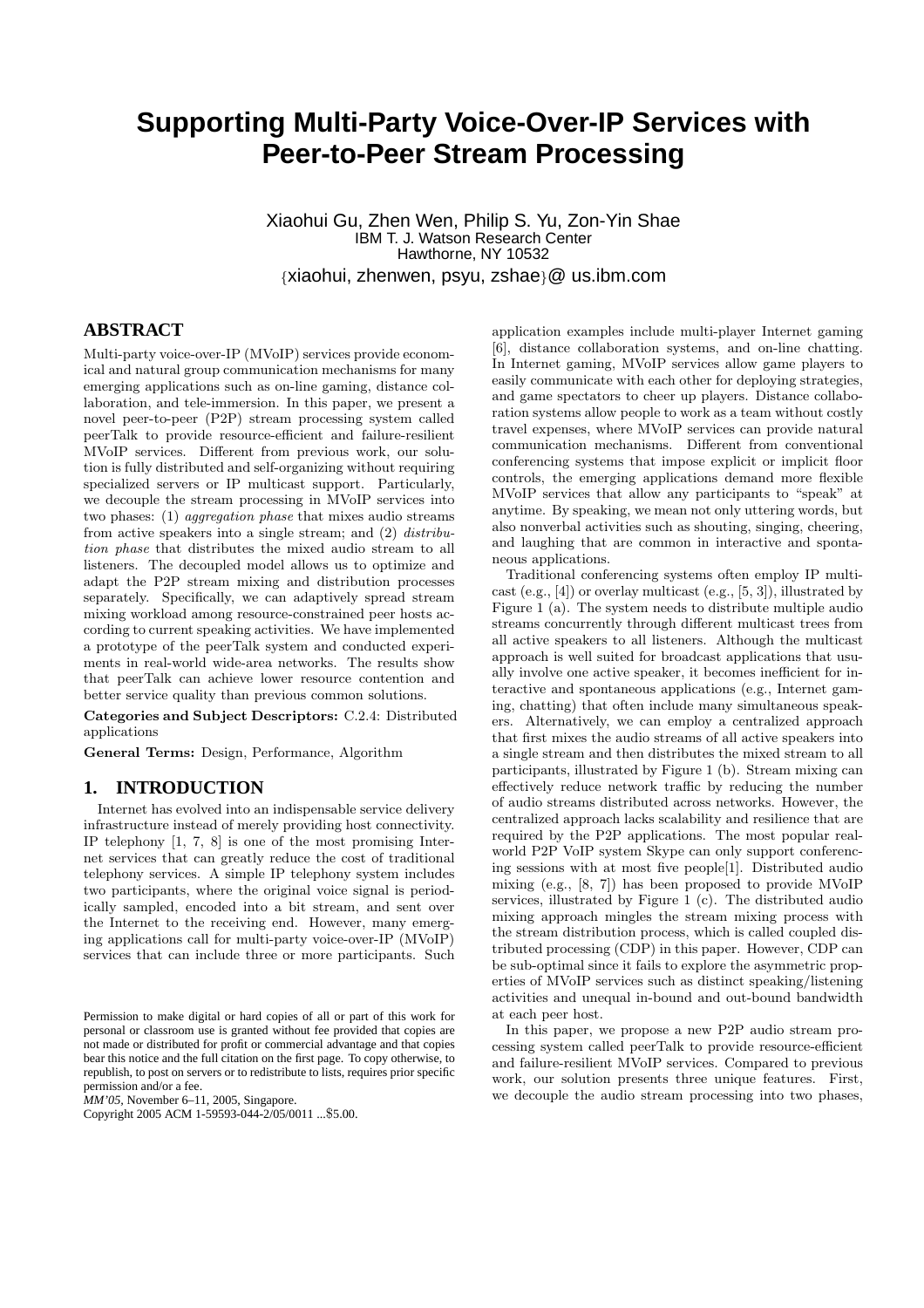

Figure 1: Different implementations of P2P MVoIP services.

illustrated by Figure 1 (d): (1) aggregation phase that mixes audio streams of all active speakers into a single stream via a mixing tree; and (2) distribution phase that distributes the mixed audio stream to all listeners via a distribution tree. The decoupled processing model allows us to optimize and adapt the stream mixing process and stream distribution process separately by fully exploring the asymmetric properties of MVoIP services. Second, the peerTalk system is fully distributed and self-organizing, which does not require any specialized servers or IP multicast support. The system provides scalable MVoIP services by aggregating resources of all peer hosts in the system. Thus, the peerTalk system can naturally scale up as more peers join the system. Third, the peerTalk system is adaptive, which can dynamically distribute the audio processing workload among different peer hosts. The system performs continuous optimization to adaptively improve the quality of MVoIP services. To achieve failure resilience, the peerTalk system adopts an overlay-based approach for failure resilience. We first connect peer hosts into an overlay mesh on top of IP network. The mixing and distribution trees are then built on top of the overlay mesh.

We have implemented a prototype of the peerTalk system and conducted extensive experiments in both widearea networks PlanetLab [2] and simulated P2P networks. Our experiments reveal several interesting results. First, peerTalk can greatly reduce resource contentions in P2P environments compared to the overlay multicast approach [5], especially for MVoIP sessions with large group sizes and heavy workloads. Second, peerTalk achieves much lower service delay than the CDP approach by separating the stream mixing process from the distribution process. Third, peerTalk can quickly recover MVoIP service failures while maintaining low resource contention and service delay among live peers as long as the overlay mesh is connected.

The rest of this paper is organized as follows. Section 2 introduces the adaptive stream mixing algorithm. Section 3 presents the experimental results. Finally, the paper concludes in Section 4.

#### **2. ADAPTIVE STREAM MIXING**

We now present a fully distributed algorithm for dynamically constructing and adapting the mixing tree used by a MVoIP service session. The basic idea of our approach is to adaptively distribute the multi-stream audio mixing workload among multiple selected peer hosts. Different from the stream distribution workload that is proportional to the number of listeners, the workload of audio mixing is decided by the number of active speakers that can dynamically change over time. Thus, our scheme continuously monitors the number of active speakers and dynamically adjust the mixing tree to adapt to the changing workload.

At the beginning of a MVoIP service session, the mixing tree contains a single mixer called the root mixer  $M_0$ . All participants are initially assigned as the children of the root mixer. The system runs an election algorithm to make all participants initially connected to the same root mixer. Since the root mixer is also the root of the distribution tree, we place the root mixer on the peer host that is the source of the best multicast tree with the minimum worst-case delay between the source and all other participates. Specifically, all peers concurrently run the DVMRP algorithm to construct multicast trees rooted at themselves. Each peer then calculates the worst-case delay of its own multicast tree and then propagates the information to all other members via the overlay mesh. All peers then select the same best peer as the root mixer whose multicast tree has the minimum worst-case delay.

During runtime, the system adaptively grows or shrinks the mixing tree based on the audio mixing workload using a fully distributed algorithm. First, the root mixer monitors the number of active speakers among all participants. If the number of active speakers exceeds the capacity of the root mixer, the root mixer spawns new child mixers on other peer hosts to offload the audio mixing workload. The basic idea of mixing tree adaptation is that each mixer can either split itself if it is overloaded or merge with its sibling mixers if it is under-loaded. The mixer is also dynamically migrated among different peer hosts to achieve improved service quality. We now describe the distributed algorithms for mixer splitting, mixer merging, and mixer migration, respectively.

#### *2.0.1 Mixer Splitting*

Each mixer  $M_i$  in the mixing tree monitors the number of audio streams concurrently arrived at its input ports. Since peers can perform silence suppression, a leaf node on the mixing tree generates an audio stream only if the local participant produces any sound. An internal node on the mixing tree generates an output audio stream if any of its input ports receives an input stream. Suppose the mixer  $M_i$  has n input ports denoted by  $I_1, I_2, ..., I_n$ . We use time-serials  $A_k, 1 \leq k \leq n$  to describe the data arrival pattern at the input port  $I_k$ . The time-serials  $A_k$  consist of a sequence of time-stamped number denoted by  $a_k \in A_k$ . At time t, we set  $a_k = 1$  if there are data arriving at the input port  $I_k$ , or  $a_k = 0$  if no data arrives. Hence, the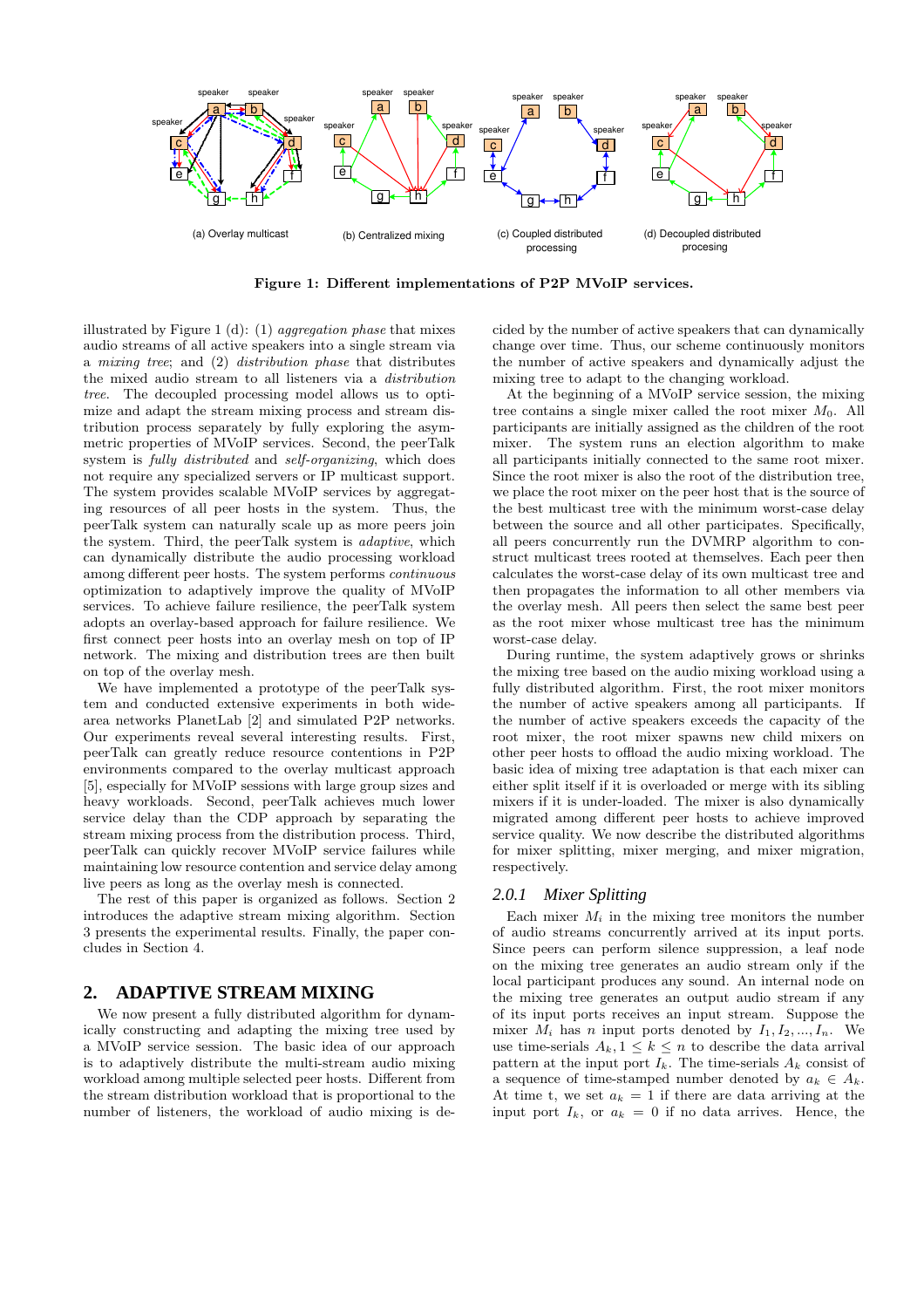

Figure 2: Mixer splitting operation.

total number of audio streams, denoted by  $N_i$ , concurrently arrived at the mixer  $M_i$  at time t can be calculated by  $N_i(t) = \sum_{k=1}^{n} a_k$ . To achieve stability, we use the exponential smoothing algorithm to update the value of  $N_i$  at periodical intervals, i.e.,  $N_i = \alpha \cdot N_i + (1 - \alpha) \cdot N_i(t)$ ,  $0 < \alpha < 1$ . The length of the period can be decided based on the trade-off between stability and responsiveness.

Since peer hosts are often resource constrained, they can only process a limited number of audio streams while keeping up with the input stream rate. Let us consider the mixer  $M_i$  located on the peer host  $v_i$  that can process at most  $C_i$ streams. If the number of arriving audio streams exceeds its processing limit, i.e.,  $N_i > C_i$ , the mixer  $M_i$  triggers the splitting process. If the overloaded mixer  $M_i$  is not the root mixer, it splits itself into two mixers  $M_{i,1}$  and  $M_{i,2}$ , illustrated by Figure 2 (a). One of them  $M_{i,1}$  remains on the host  $v_i$  and is assigned a subset of the children of  $M_i$  whose aggregate workload is within  $C_i$ . The rest of the children are assigned to the new mixer  $M_{i,2}$ . The peer host  $v_i$  then selects one of its neighbors  $v_j$  with the largest processing capacity to host  $M_{i,2}$ . If the workload of  $M_{i,2}$  still exceeds the processing limit of  $v_j$ , the mixer  $M_{i,2}$  continues to split itself until the workload of each new mixer is within the processing limit of its hosting peer. Note that the above process may trigger the parent of  $M_i$  to split since the number of its children is increased.

If the overloaded mixer  $M_i$  is the root mixer, i.e.,  $M_i =$  $M_0$ , the peer host  $v_i$  first creates a new mixer  $M_1$  and transfers all of  $M_0$ 's children to  $M_1$ , illustrated by Figure 2 (b). The new mixer  $M_1$  then becomes the only child of  $M_0$  and is migrated on one of the neighbors of  $v_i$  that has the largest stream processing capacity. By doing so, the height of the mixing tree is thus increased by one. Let us assume  $M_1$  is placed on the peer host  $v_i$ . If the workload of  $M_1$  still exceeds the capacity of  $v_j$ ,  $M_1$  performs the splitting as the previous case since  $M_1$  is not the root mixer. All spawned new mixers become the children of the root mixer  $M_0$ .

To minimize the average workload for all input streams, we distribute the children of  $M_i$  to each new spawned mixers  $M_{i,1}$ ...,  $M_{i,k}$  based on the data arrival time serials  $A_1$ , ...,  $A_n$ . We calculate the correlation coefficient between every two



Figure 3: Mixer merging operation.

| Merge $M_i$ with $M_j$ , $M_p$ : parent of $M_i$ and $M_j$                          |
|-------------------------------------------------------------------------------------|
| if $(N_i < \lceil \frac{C_i}{2} \rceil) \wedge (N_i + N_j \leq max(C_i, C_j))$<br>1 |
| if $C_i \leq C_i$<br>2                                                              |
| $3^{\circ}$<br><b>then</b> delete $M_i$                                             |
| $4\quad$<br><b>else</b> delete $M_i$                                                |
| Operations when $M_i$ is the only child of $M_p$                                    |
| <b>if</b> $M_p$ is not the root mixer<br>5                                          |
| <b>if</b> $M_n$ can handle all workload<br>6                                        |
| $7^{\circ}$<br><b>then</b> delete $M_i$                                             |
| else if $M_i$ can handle all workload<br>8                                          |
| 7<br><b>then</b> delete $M_n$                                                       |
| if $M_p$ is the root mixer $\wedge (N_i + N_p \leq C_p)$<br>9                       |
| 10 then delete $M_i$                                                                |
|                                                                                     |

Figure 4: Mixer merging algorithm.

data arrival time serials  $A_i$  and  $A_j$ , which indicates the possibility of concurrent data arrivals on the input ports  $I_i$  and  $I_i$ . We then allocate the least-correlated input streams to the same mixer to minimize the average aggregate workload at each mixer.

#### *2.0.2 Mixer Merging*

We now present the mixer merging algorithm illustrated by Figure 3. The mixer merging process can effectively shrink the mixing tree to avoid excessive audio mixing overhead (delay, packet loss) by minimizing the number of mixers traversed by the audio streams. Similar to the mixer splitting process, each mixer  $M_i$  monitors the number of audio streams concurrently arrived at its input ports. If the total workload  $N_i$  is significantly less than the mixer's processing capacity  $C_i$  (e.g.,  $N_i < \left[\frac{C_i}{2}\right]$ ), the mixer seeks to merge with its succeeding sibling  $M_j$  in the mixing tree<sup>1</sup>. If the aggregate workload of  $M_i$  and  $M_j$  is within the processing limit of a single mixer, i.e.,  $N_i + N_j \leq max(C_i, C_j)$ , we merge the two mixers into one mixer. If  $C_i \leq C_j$ , we delete  $M_i$  and connect the children of  $M_i$  to  $M_j$ . Otherwise, we delete  $M_j$  and connect the children of  $M_j$  to  $M_i$ . Note that the above process may trigger the parent of  $M_i$  and  $M_j$ to perform mixer merging since the parent's input stream number decreases. If a mixer  $M_i$  becomes the only child of its parent mixer  $M_p$ , we can merge  $M_i$  with  $M_p$  to reduce the height of the mixing tree. The situation occurs when the children of  $M_p$  merge with each other into one mixer. Figure 4 shows the psudo-code of the mixer merging algorithm.

<sup>1</sup>We organize the children list as a circular queue to avoid redundant merging (e.g.,  $M_1$  wants to merge with  $M_2$  and  $M_2$  wants to merge with  $M_1$ )